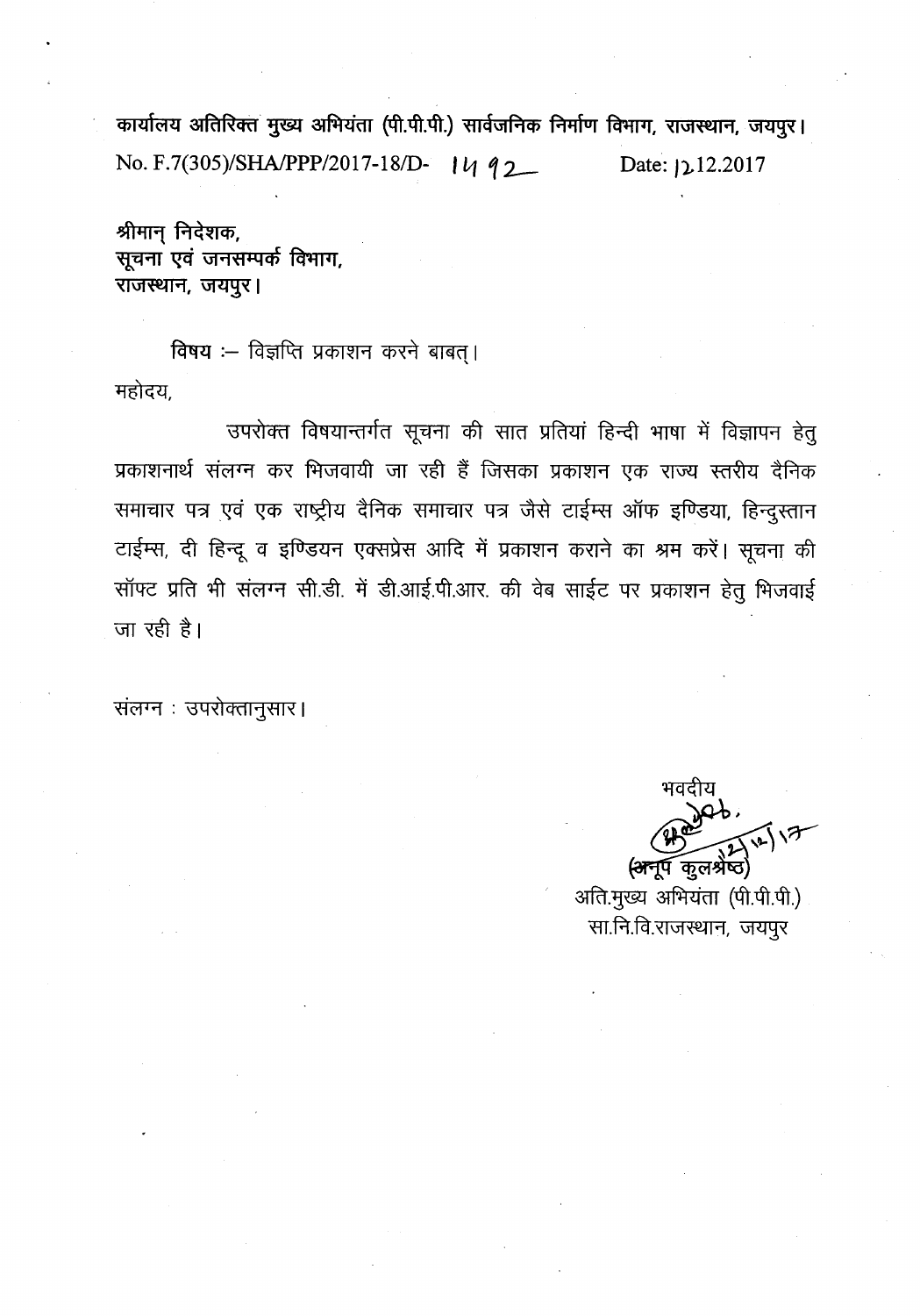# सार्वजनिक निर्माण विभाग, राजस्थान सरकार

### विज्ञप्ति

क्रमांकः प. 7(305)/एस.एच.ए./पीपीपी/2017-18/\YQ\_ विनांक -21211

*" i.*

'<br>'सार्वजनिक निर्माण विभाग के पीपीपी खण्ड के अन्तर्गत विधि संबंधी कार्य जिसमें नवीन भू अर्जन पूर्नवासन और पूनर्व्येवस्थापन में उचित प्रतिकर और पारदर्शिता अधिकार अधिनियम, 2013 एवं राजस्थान उचित प्रतिकर और पारदर्शिता अधिकार नियम, 2016 में विधिक परामर्श 2013 एवं राजस्थान जायत प्रातंकर जार भारवारात जावकार नावन, 2010 ने विविक्ष परानरा<br>विधि∕नियम संबंधी कार्य सम्पादन हेतु राजस्थान विधि सेवा के सेवानिवृत अधिकारी जिन्हे राजस्व विभाग में भूमि अर्जन संबंधी कार्य करने का 5 वर्ष का न्यूनतम अनुभव हो, की परामर्श राजस्व विमाग न मूम अजन सबवा काव करना का 5 वर्ष का न्यूनरान अनुमव हो, का परानर<br>सेवायें 1 वर्ष के लिये, किये जाने हेतु आवेदन पत्र आमत्रिंत किये जाते है। परामर्शी सेवाए दे हेत प्रतिमाह पारिश्रमिक अभ्यार्थी की योग्यता एवं अनुभव के अनुसार देय होगा। इच्छुक अभ्यार्थी अपना आवेदन अतिरिक्त मुख्य अभियंता (पीपीपी) सानिवि राजस्थान, जैकब रोड, अन्याया अपना आपदन आतारपत नुख्य आनंपता (भनाना) तालांव तजरवान, जकव तत्<br>सिविल लाईन्स जयपुर को विज्ञप्ति के प्रकाशन से 7 दिवस में इस विभाग को प्रेषित क ।सावल लाइन्स जयपुर का मिझाया के प्रकारांग से 7 म्पिस ने इस मिनान का प्रायता कर<br>सकते हैं। संदर्भ की शर्तो (Terms of Reference) का अवलोकन http://sppp.rajasthan.gov.in, http:// www.pwd.rajasthan.gov.in and http://eproc.rajasthan.gov.in या किसी भी कार्यदिवस को इस कार्यालय में किया जा<br>सकता है। 'fi CfI ctI "5 I '-t::Jl • *,.Kr"'" \ \~ ~\y*

नूप $\widetilde{\phantom{a}}$ कुलश्रेष्ठ $\rangle$ अति. मुख्य अभियंता (पीपीपी) सानिवि राजस्थान, जयपुर

प्रतिलिपि निम्नांकित को सूचनार्थ एवं आवश्यक कार्यवाही हेतु प्रेषित है :-

- 1. निजी सचिव, प्रमुख शासन सचिव, सानिवि राजस्थान, जयपुर।
- 2. निजी सचिव. सचिव सानिवि राजस्थान, जयपुर।
- 3. मुख्य अभियंता एंवं अतिरिक्त सचिव/ मुख्य अभियंता (पथ) सानिवि राजस्थान, जयपुर।
- 4. अधीक्षण अभियंता पीपीपी-I/II सानिवि राजस्थान, जयपुर।
- 5. परियोजना निदेशक पीपीपी सीकर / लक्ष्मणगढ/कोटा/अजमेर/ जयपुर/जोधपुर / ाालौर $\times$ हनूमानगढ
- 6. जन सपंर्क अधिकारी, सानिवि राजस्थान, जयपुर को समय सीमा में प्रकाशन हेतु।
- 7. तंत्र विश्लेषक, सानिवि राजस्थान को सानिवि की अधिकारिक वेबसाईट पर अपलोड करने  $_{\text{eq}}$   $\sim$   $\mu$

हेतु ।<br>8. सूचना पष्ट ।

 $\neg$ अनुप कुलश्रेष्ठ) आति. मुख्य अभियंता (पीपीपी)  $C_A$ . $D$ .  $S$ haymo  $E$ . $E_N$ .

 $9672348069$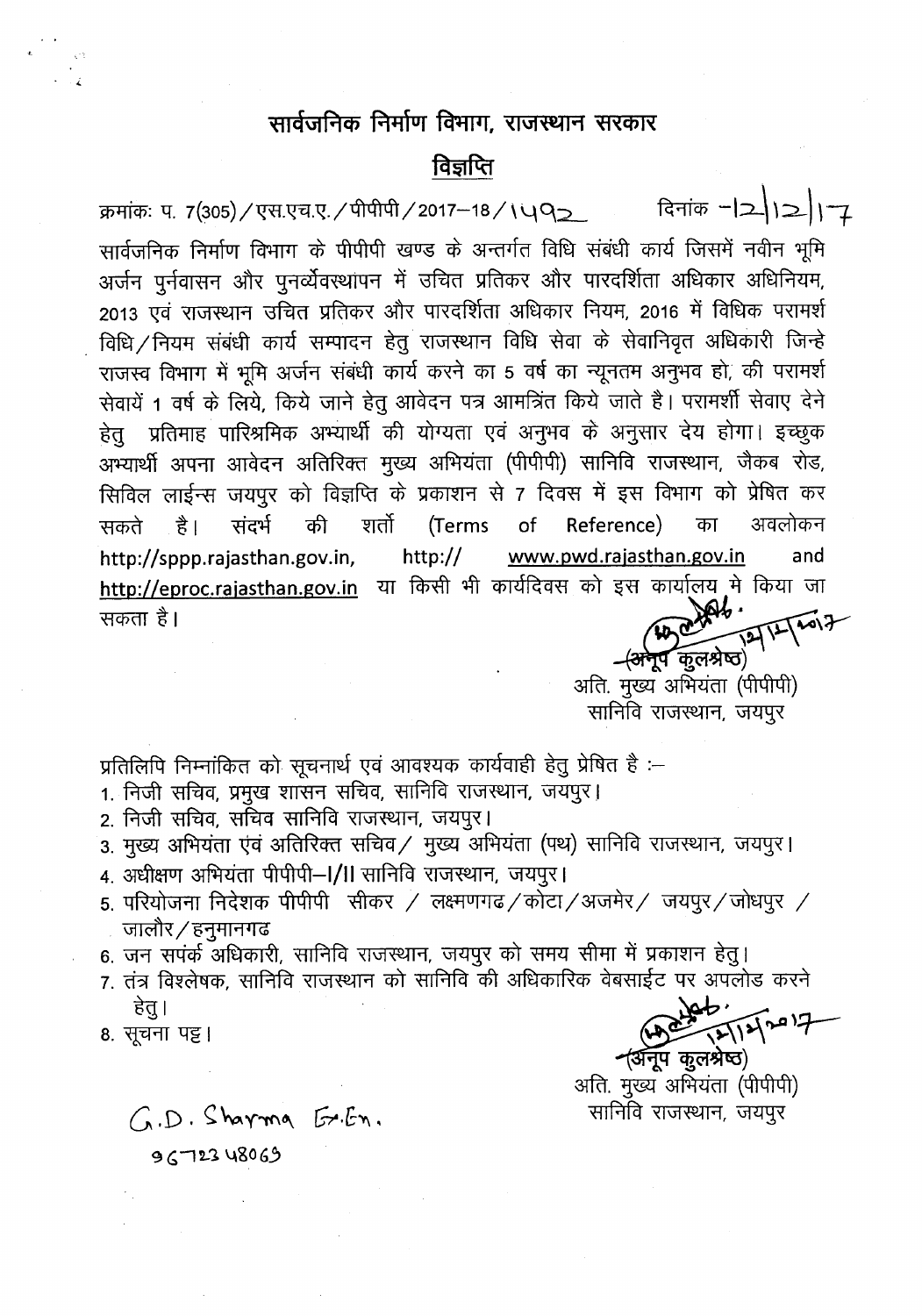#### Terms of Reference (TOR)

Terms of Reference for providing the required Services as "Individual PPP Legal Expert for RSHDP" to the Client on key aspects of PPP Projects for development of State Highways in the State of Rajasthan.

#### A. Brief Description of Task:

r .

The Governor of Rajasthan acting through the Public Works Department, Government of Rajasthan and represented by the Principal Secretary, Public Works Department acting through Additional Chief Engineer (PPP), Public Works Department, Rajasthan, Jaipur (Client) is engaged in the development of State Highways (SH) and as part of this endeavour, the Authority has decided to undertake augmentation of 20,000 km of State Highways through Public Private Partnership basis.

The PPP Legal Expert shall provide the required Service to the Client on key' aspects of Land Acquisition (LA) for Rajasthan State Highway Development Program (RSHDP) in the state of Rajasthan and to follow up various issues' involved in LA under RFCTLARR Act, 2013, RRFCTLARR Rules, 2016 and entitled matrix for LA and prepare monthly progress report as per PWD requirements.

- B. Scope of Services :
	- (i) The Legal Expert will perform all the duties *I* works regarding LA, SIA, Rehabilitation & Resettlement for RSHDP Roads under PPP Division;
	- (ii) Verify LA plan of Project roads in Liasoning with the State Government officials;
	- (iii) Monitor the progress of LA/SIA targets across projects;
	- (iv) Prepare and Submit monthly report of LA/SIA in pre-determined format;
	- (v) Visit PIU/ADMs/SDMs concerned with the Project Road for LA and related issues;
	- (vi) Coordinate with PDs and *ADMs/SDMs* through regular site-visits to identify LA related issues pertaining to the projects for their resolution which may include verification of LA plans, preparation

Agreement& TOR-"Individual PPP Technical Expert for RSHDP\_01.06.2016"

 $G^{\mu}$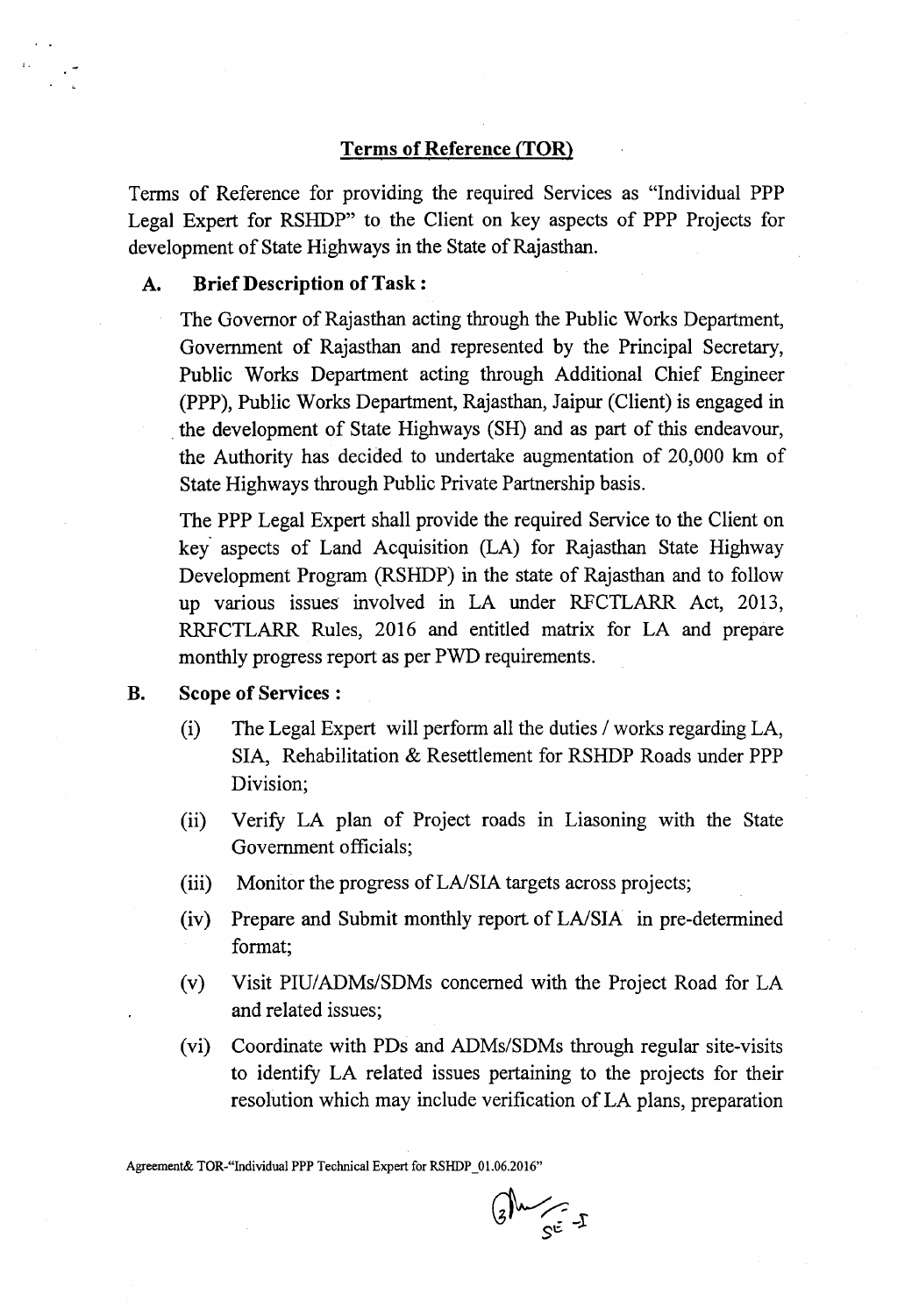of additional LA proposal to arrive at negotiated settlement as per government guidelines issued in this regard;

- (vii) To identify the roads for which land has already been acquired (in possession ofPWD) but Mutation has not been done in the name of PWD. Such cases to be put up with concerning revenue officer and efforts to be made for get the land mutated in the name of PWD;
- (viii) He will assist in verification of demarcation of the land/ Centre Line of road at site, which is to be acquired, in consultation with concerned PD / Revenue officers whenever required.

#### c. Engagement Structure:

- 1. . The PPP Legal Expert shall work 5 days (Mondays to Fridays) every week and State Government holidays will also be admissible. No extra remuneration shall be claimed or paid for extra hours of work (on working days or on Holidays) required in the interest of Project.
- ii. To be engaged on a contractual basis for a period of 12months, which can be extended on mutual consent basis. During the term of engagement, the incumbent should not take up any other assignment;
- iii. Remuneration shall be as per the circular issued by  $D.O.P$  (ka-2), Government of Rajasthan vide no. FI7(10)DOP/A-II/94 dated 10.02.16;
- iv. TA will be reimbursed as per the State Government circular even number dated 10.02.16.
- v. Will not be entitled to any other allowance/facilities such as Dearness allowance, HRA, Transport Allowance, Leave Travel Concession, Medical Attention/Central Govt. Health Scheme, Government Accommodation etc

#### D. Process of Engagement:

- 1. The eligible candidates will be interviewed and selected by a committee in PPP Division PWD Jaipur, Rajasthan.
- ii. The incumbent will be entitled for Leaves as per the Government Circular even number dated 10.02.2016

Agreement& TOR-"Individual PPP Technical Expert for RSHDP\_01.06.2016"

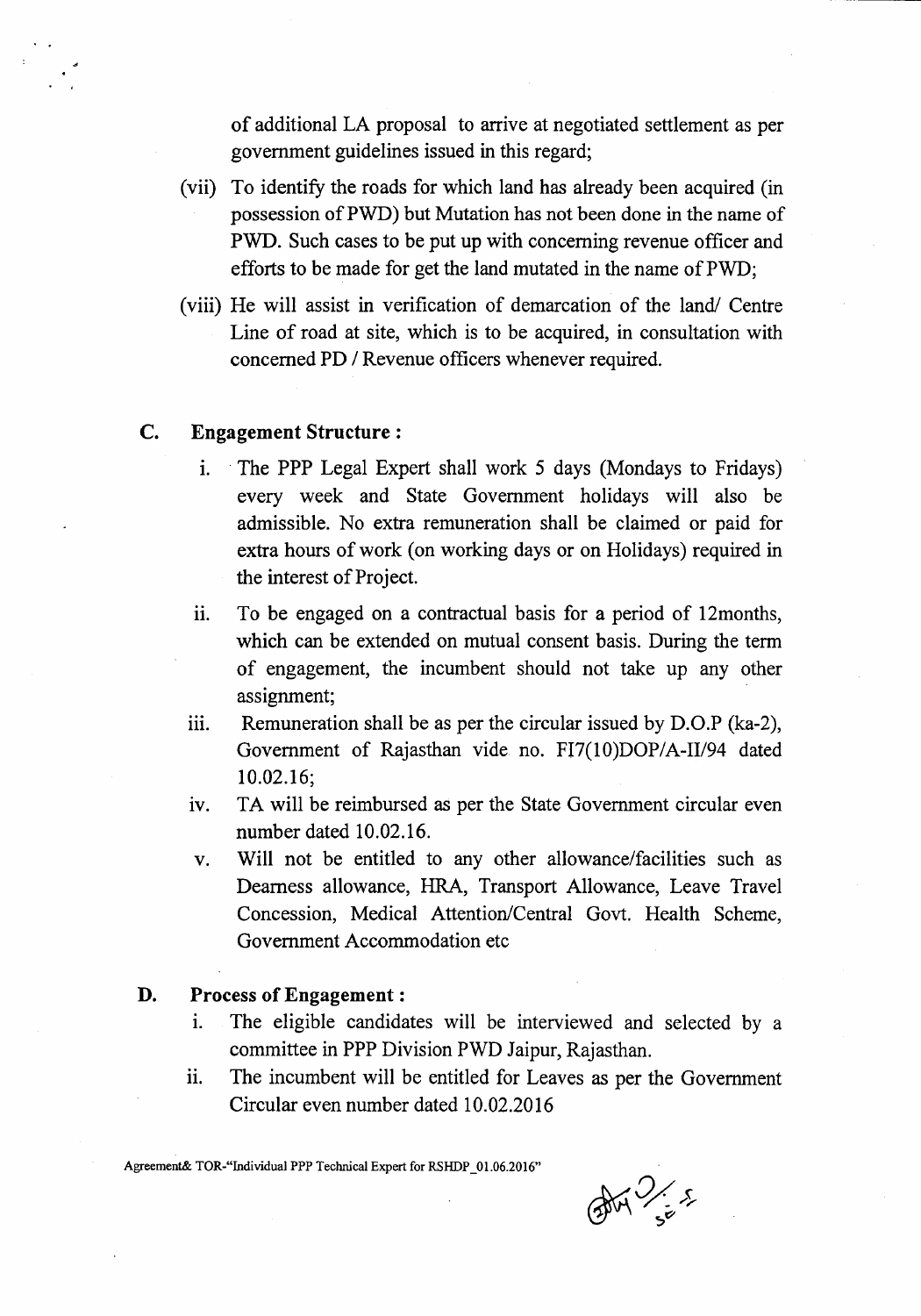iii. The contract may be terminated by both the party by giving 15 days notice at any point of time during the subsistence of the contract.

#### E. Office Accommodation:

. Office accommodation and other facilities required to carry out Services will be provided by the Client.

### F. Transportation, TA/DA etc.:

For conveyance he would use his own vehicle, no extra payment will be made, however for outside journey related with the project, vehicle will be provided by the Client. He will be entitled to TA/DA as admissible to ruling of Government of Rajasthan.

#### G. Location:

:1

The Services shall be performed at the Head quarter of the Client i.e. Jaipur (Rajasthan) or any other locations as may indicated by the Client time to time. Client reserves the right to conduct relevant checks from past/present employer of the PPP Legal Expert.

H. He shall be available for the entire period of this Contract and shall not work elsewhere during this period.

 $G_{\text{DM}}$ 

Agreement& TOR-"Individual PPP Technical Expert for RSHDP\_01.06.2016"